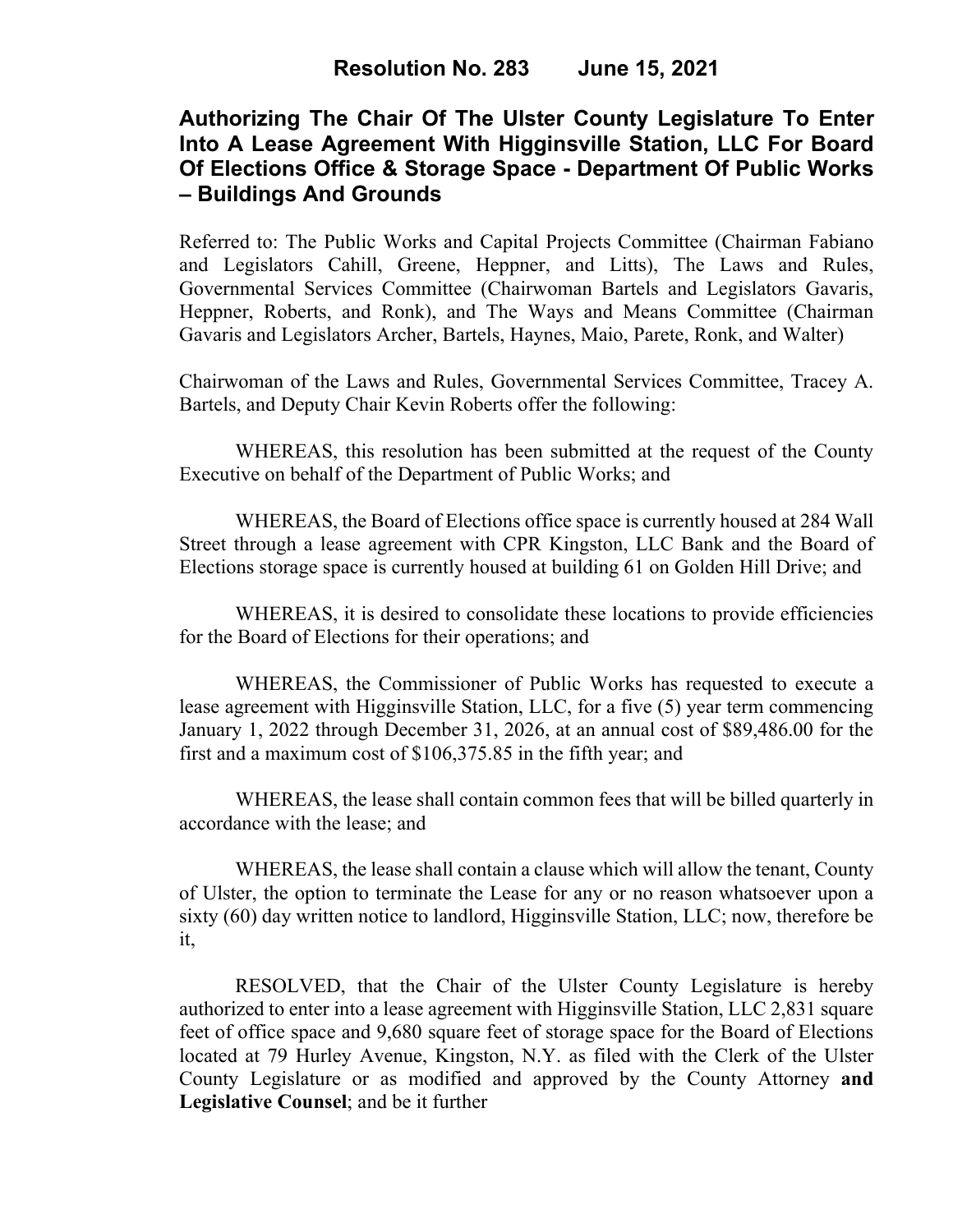### **- Page 2 -**

## **Resolution No. 283 June 15, 2021**

# **Authorizing The Chair Of The Ulster County Legislature To Enter Into A Lease Agreement With Higginsville Station, LLC For Board Of Elections Office & Storage Space - Department Of Public Works – Buildings And Grounds**

RESOLVED, that the lease may be renewed, upon the prior approval of the Ulster County Legislature and Higginsville Station, LLC **by the Ulster County Legislature, at its sole discretion, with written notice to the lessor**, for one or two terms not exceeding five years each with annualized payment escalators tied to an agreed upon and commercially recognized pricing index,

and move its adoption.

#### ADOPTED BY THE FOLLOWING VOTE:

#### AYES: NOES:

Passed Committee: Public Works and Capital Projects on June 2, 2021

Passed Committee: Ways and Means on June 8, 2021

Passed Committee: Laws and Rules, Governmental Services as amended on June 14, 2021

#### FINANCIAL IMPACT:

- \$ 89,486.00 ANTICIPATED 2022 COUNTY EXPENSE DOLLARS LEASE
- \$ 44,109.77 ANTICIPATED 2022 COUNTY EXPENSE DOLLARS OPERATING EXPENSES
- \$ 95,741.50 ANTICIPATED 2023 COUNTY EXPENSE DOLLARS
- \$ 44,991.96 ANTICIPATED 2023 COUNTY EXPENSE DOLLARS OPERATING EXPENSES
- \$101,997.00 ANTICIPATED 2024 COUNTY EXPENSE DOLLARS \$ 45,891.80 – ANTICIPATED 2024 COUNTY EXPENSE DOLLARS – OPERATING EXPENSES

\$103,248.10 – ANTICIPATED 2025 COUNTY EXPENSE DOLLARS \$ 46,809.64 – ANTICIPATED 2025 COUNTY EXPENSE DOLLARS – OPERATING EXPENSES

\$106,375.85 – ANTICIPATED 2026 COUNTY EXPENSE DOLLARS \$ 47,745.83 – ANTICIPATED 2026 COUNTY EXPENSE DOLLARS – OPERATING EXPENSES